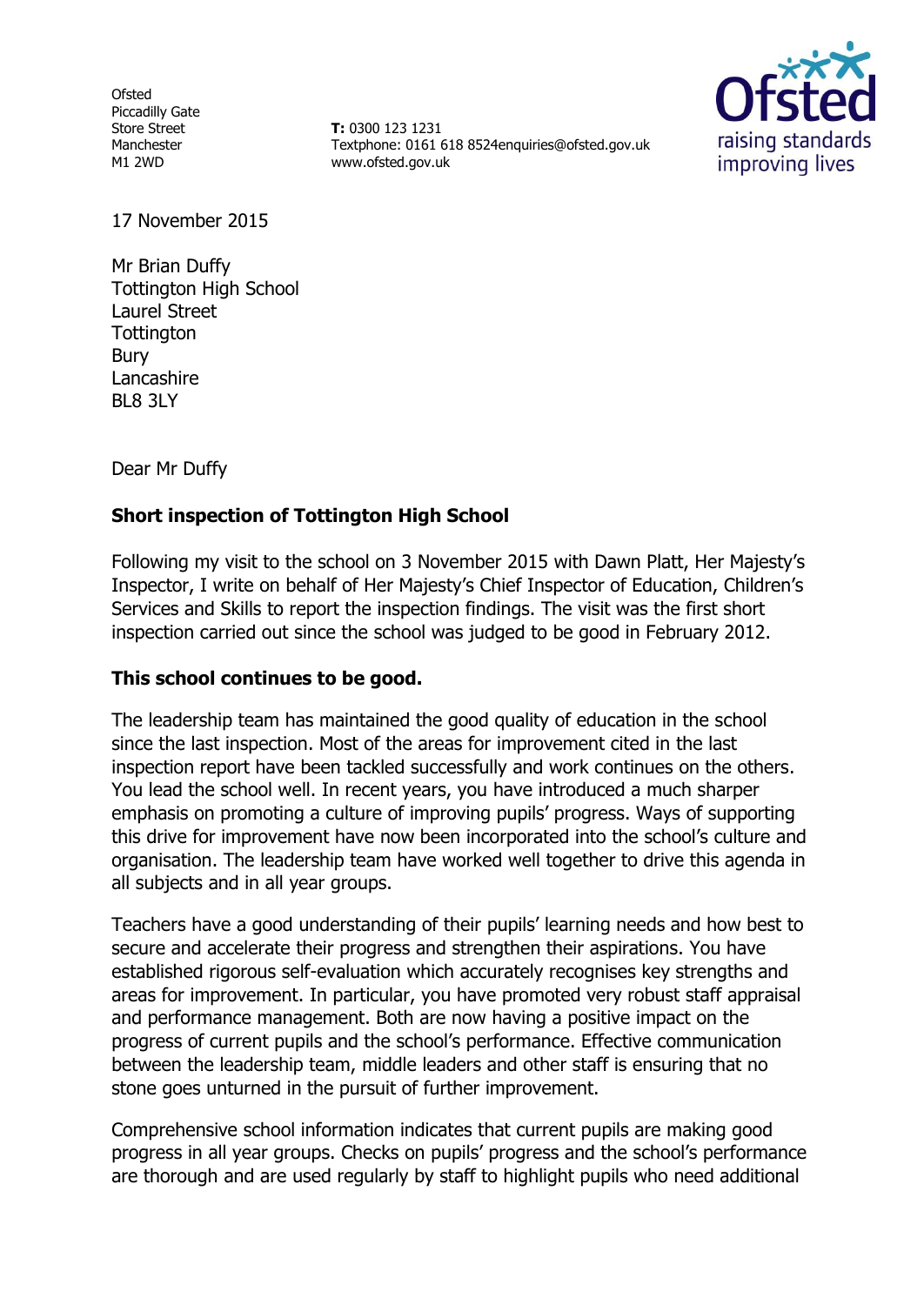

support. Careers guidance is a strength of the school. Governors are both challenging and supportive and know the school very well. Parents are well informed about their child's progress.

An air of purposeful learning permeates the school. Pupils want to learn and to do well; they have strong aspirations and ambitions. Pupils' behaviour is good. They are polite, courteous and inquisitive and enjoy expressing their views. They listen well. In recent years, you have promoted a strong and successful emphasis on pupils contributing their views. This is having an increasingly positive impact on pupil communication skills, their self-confidence and their contribution to school improvement. You have encouraged a very healthy air of competition and endeavour by the formation of a house system. Good relations between staff and pupils enhance this welcoming, lively and developing school community that you lead. You place a strong emphasis on the social and cultural development of pupils. The pupils leave the school as well-rounded individuals with ambition and self-confidence.

You recognise the need to improve aspects of teaching, learning and improvement planning still further. You have a very clear view of where the school needs to improve and how to achieve your shared ambition with staff for it to become an outstanding school.

# **Safeguarding is effective.**

School leaders have ensured that safeguarding arrangements are effective. Records are detailed and of high quality. Governors monitor safeguarding arrangements effectively. Pupils spoken with said that they felt safe in school.

# **Inspection findings**

- The leadership team has a very strong focus on improving pupils' progress, which they communicate effectively to staff and pupils alike. Staff appraisal and performance management systems are fine-tuned so they have maximum impact on improving teaching and ensuring that pupils make good or better progress. These systems are supported by staff and used well by them to develop their skills as teachers, and as a means of regular reflection on their practice and development needs.
- Teaching and learning have been strengthened since the last inspection. There is a wealth of information to inform leaders and teachers about pupils' progress. Teachers use this information well to plan lessons. Records and checks on pupil progress are good and are used to plan ways to help pupils further. Pupils respond well to challenging and well-planned learning activities. In a few lessons and subjects, however, the most-able pupils are not stretched or challenged to achieve their best.
- Leaders are quick to recognise and tackle weaknesses. For example, the belowaverage attendance of pupils with special educational needs was quickly recognised in 2014 and action plans speedily implemented. As a result, the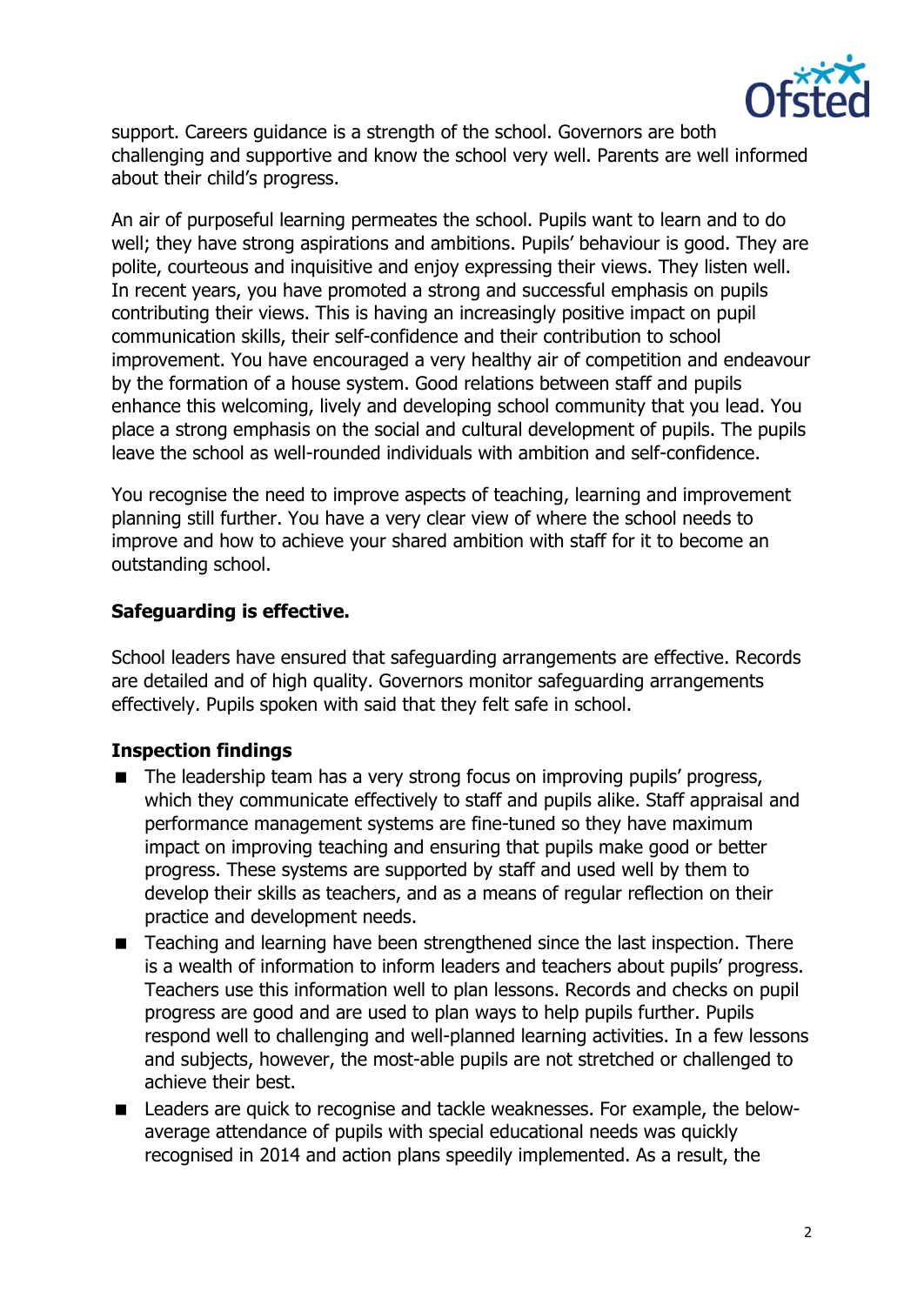

attendance of these pupils has improved significantly and is now in line with the high levels of attendance across the school.

- Over the last two years, gaps in progress and attainment between disadvantaged pupils and their peers have narrowed significantly. Additional government funding to support these pupils (the pupil premium) has been better focused on well-designed interventions for individual pupils. Teachers are far better informed and are adept at using school information effectively to tackle gaps in progress and attainment.
- **Middle leaders have embraced their accountability and responsibility for pupils'** progress and for the quality of teaching and learning within their areas. In some weaker faculties, the appointment of new leaders is beginning to have a positive impact on teaching and learning, resulting in pupils making faster progress. In resistant materials, a link with a support school has focused on achieving improved outcomes. The leadership team acknowledges that further work is required in some faculties to eliminate variability in the performance of subjects and the effectiveness of improvement planning.
- Current information shows that pupils in Years 10 and 11 are making good progress in English and mathematics. Modern foreign languages, arts and humanities subjects also show improving trends in Key Stage 4. Leaders have identified pupils' slower progress in a few subjects in Key Stage 4 and have action plans in place to tackle this.
- Reading recovery programmes are effective in Key Stage 3. Weaknesses observed in the progress of some pupils in Year 8 were quickly identified and additional arrangements for literacy support were put in place. A strong reading culture pervades the school and many pupils are interested to share their views on their current reading with adults and peers alike.
- Disabled pupils and those who have special educational needs make good progress.
- The leadership team has developed robust systems to evaluate the quality of teaching and leaders' interventions are starting to have an impact in weaker subjects. While there is no inadequate teaching, some still requires improvement. Leaders also recognise the need to increase further the amount of outstanding teaching across the whole curriculum.
- **Pupils spoken to said they felt confident in their teachers and safe in school.** Many said that they enjoyed coming to school. A number of pupils in Year 7 spoke positively of their dedicated teaching and play area and how this had contributed to their successful transition to the secondary school. Some parents also supported these comments in their responses to Ofsted.
- Heads of year effectively monitor the welfare and academic progress of their pupils. Excellent support structures and strong links with external agencies ensure that vulnerable pupils make good progress. The introduction of a house system has added a positive and competitive edge to extra-curricular activities and the enrichment curriculum. Fixed-term exclusion rates have been reduced.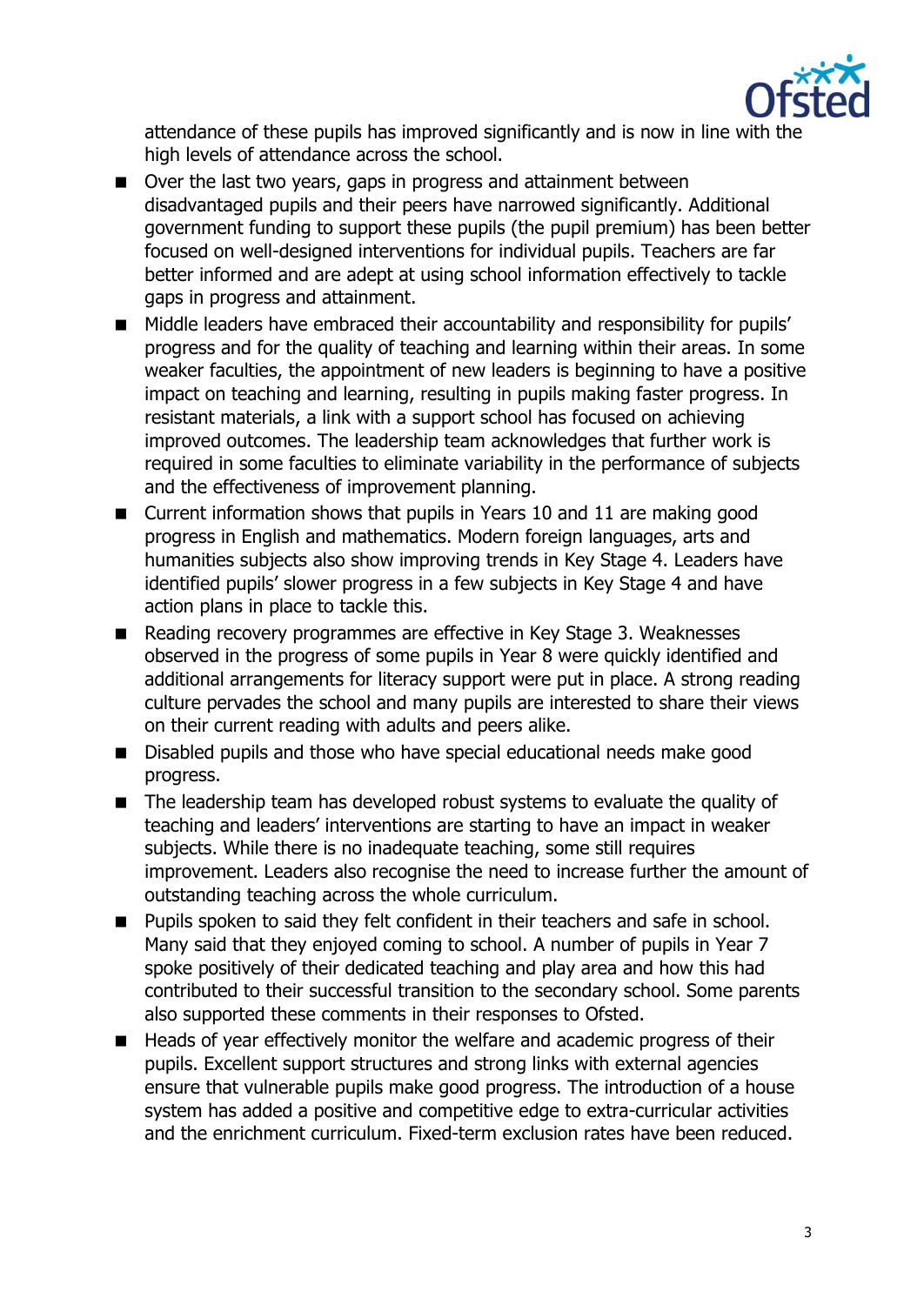

- The school has achieved the IAG Gold Standard Award, reflecting its excellent work in careers information, advice and guidance (IAG). Pupils have a very positive attitude towards their next steps in education or the world of work. A very high percentage move on to two outstanding post-16 colleges and thence to university education, other higher education destinations or to the world of work.
- The school has a strong partnership with parents, which is reflected in its parent partnership award. Regular feedback and questionnaires at parents' evenings reveal a thriving and supportive community.
- Governors are provided with clear information to enable them to monitor the school's performance rigorously and they are robust in challenging leaders. Governors are frequent visitors to the school. They are highly supportive and have a good understanding of the quality of teaching and learning, and of the progress of different groups of pupils.

# **Next steps for the school**

Leaders and governors should ensure that:

- all teaching is good and more is outstanding
- teachers plan lessons in all subjects that challenge the most-able pupils to achieve their best
- **Indeed improvements are made in weaker subjects in Key Stage 4 to accelerate pupils'** progress and raise attainment
- the strong culture of leadership, responsibility and accountability among senior staff is further embedded and extended to all middle leaders and staff.

I am copying this letter to the Chair of the Governing Body and the Director of Children's Services for Bury. This letter will be published on the Ofsted website.

Yours sincerely

Patrick Geraghty **Her Majesty's Inspector** 

# **Information about the inspection**

■ The inspectors undertook four extensive learning walks, accompanied by a senior leader. They looked closely at samples of pupils' written work in a range of subjects and year groups. They observed pupils' attitudes to learning in a wide range of subjects. Inspectors attended an assembly. They observed pupils'